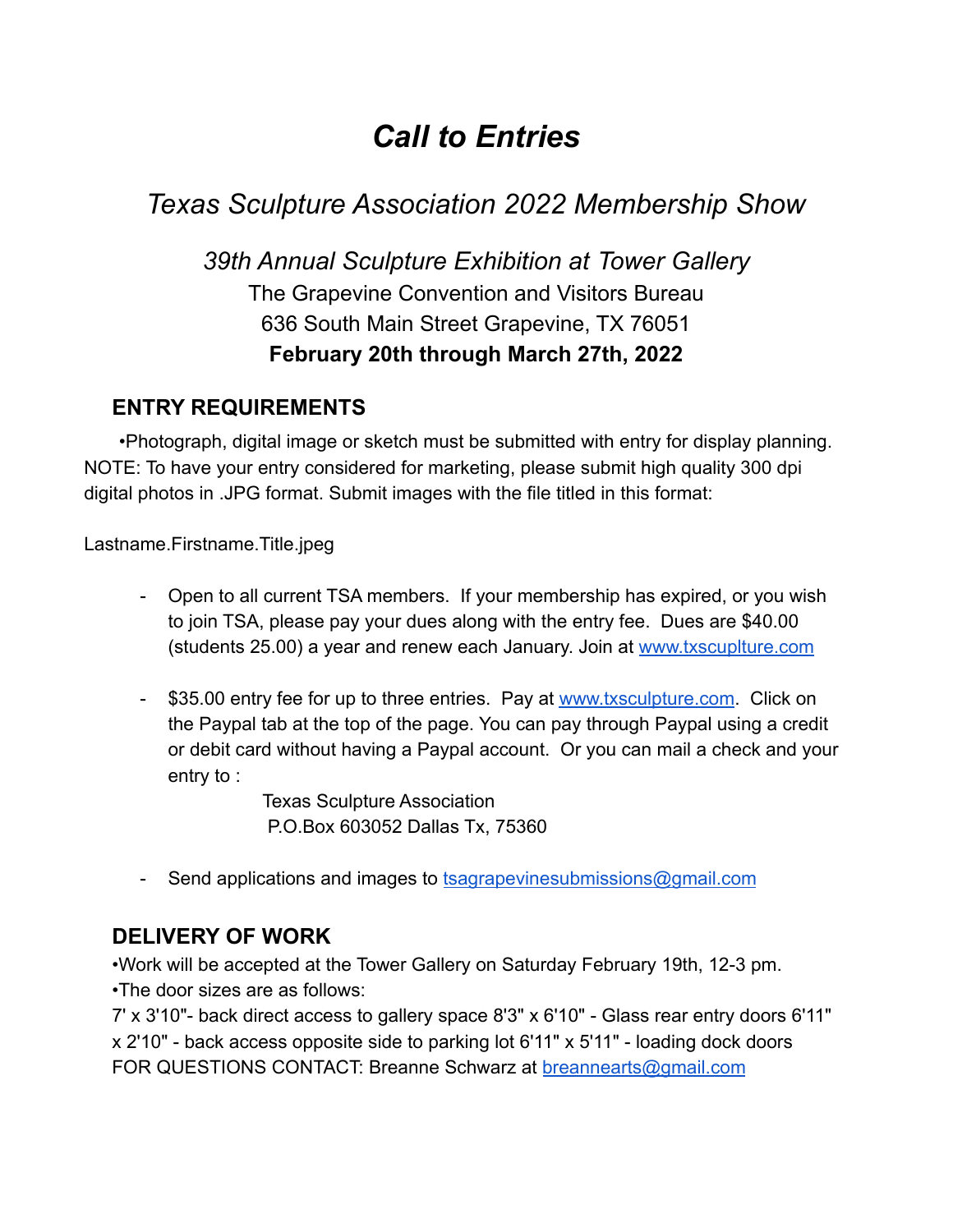#### **MEDIA AND SPECIFICATIONS**

•Three-dimensional sculptural media

•Indoor sculpture for pedestal, floor, and wall. Tower Gallery uses a wire hanging system that cannot support heavy wall pieces - email [breannearts@gmail.com](mailto:breannearts@gamil.com) if you have any questions about wall pieces. No ceiling suspended artwork

•Artwork must be suitable for family viewing. If you work in nudes you may drape the piece. TSA and GCV reserve the right to refuse any work.

•All work must stay for the duration of the exhibition, no exceptions.

•All sculpture must fit through the above listed doors. Every effort will be made to accommodate artists with complex installations.

•No commercially produced work will be allowed

•If your work has been awarded a prize in a past event it is not eligible for any future prizes.

Cash Awards totalling \$650.00

### **DISPLAY**

•Pedestals will be provided to members for a \$15 rental fee. Members may provide their own pedestals if they are in good condition and provide adequate support for the artwork . There are a limited number of TSA pedestals, which will be rented out on a first come/first served basis. Every effort will be made to accommodate your sculpture to display it most favorably.

•Contact Breanne Schwarz (breannearts@gmail.com) to make pedestal arrangements. Please have a pedestal size in mind that will best display your piece.

### **PURCHASES**

•All art sales will be made through the member, so be sure to provide member email and phone number(s). The GCV will take a 15% commission from the sale of artist work(s).

**LIABILITY** While TSA provides insurance covering any damages to the GCV due to loading and unloading into the facility, artists will be asked to sign a waiver releasing the GCV from damages to the artist due to theft or otherwise while the sculpture is residing at the facility during the show.

**ENTRY DEADLINE** IS Midnight February 18th, 2021. Delivery: Saturday February 19th, 12-3pm Pick up: Sunday March 27th, 12-3 pm. Work MUST be picked up on this date. If you need to make special arrangements, contact breannearts@gmail.com